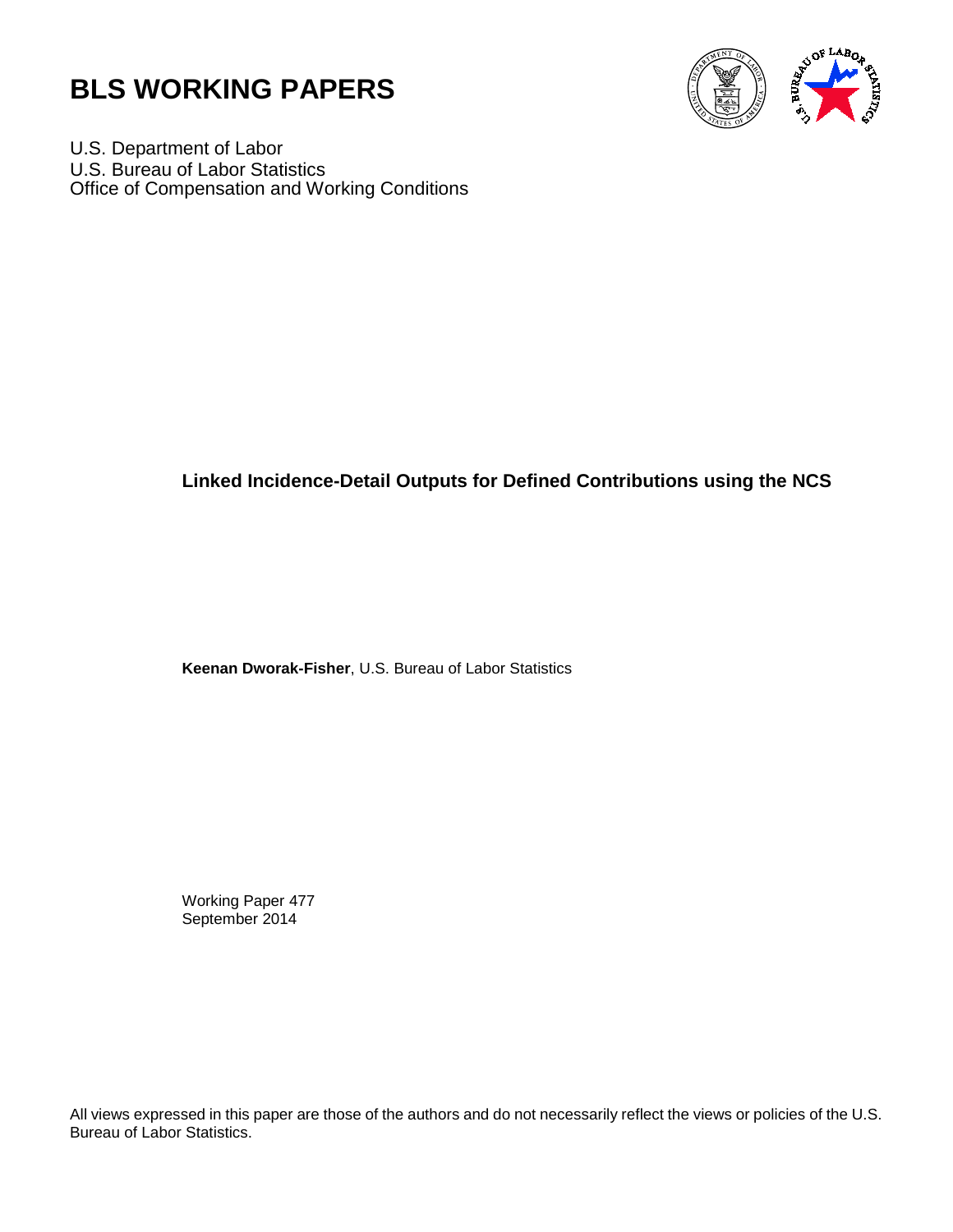### **Linked Incidence-Detail Outputs for Defined Contributions using the NCS**

Abstract: This paper describes a methodology for combining the data sets underlying the National Compensation Survey (NCS) publications reporting on: a) the incidence of benefits among workers and b) the detailed provisions of the benefits in which workers participate. The combination of these datasets allows the construction of new statistics that estimate the extent to which workers have access to benefit plans with specific attributes, as well as the extent to which they take up such plans. The methodology is applied to Defined Contribution retirement plans offered to private industry workers in 2008.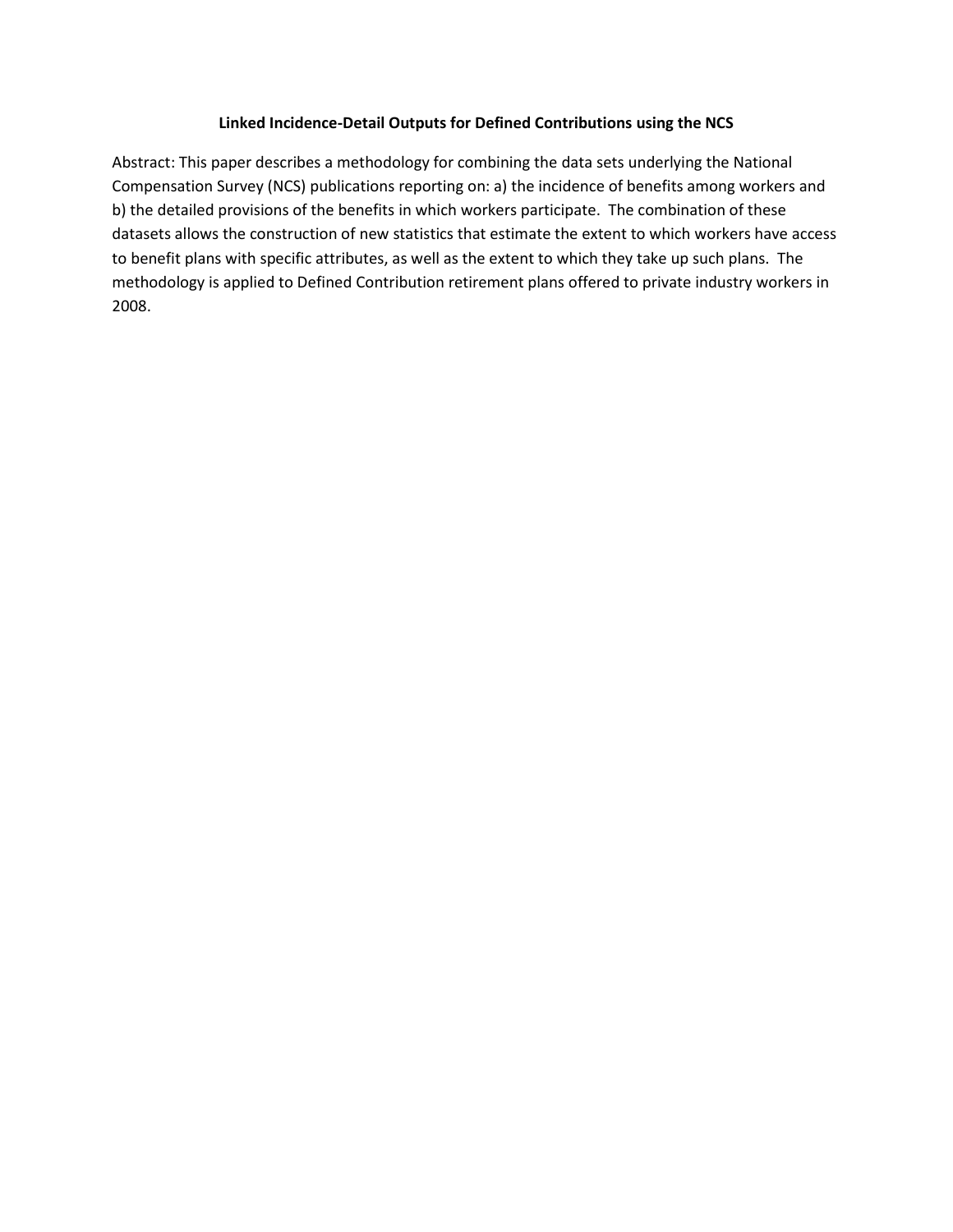## **Linked Incidence-Detail Outputs for Defined Contributions using the NCS**

In this paper, I work through the exercise of combining the microdata underlying two different National Compensation Survey (NCS) publication types to produce new statistical measures describing employerprovided, Defined Contribution, retirement benefits among US private industry workers. The two publication types are:

- NCS publications reporting the incidence of (the rates of access to and participation in) Defined Contribution benefits among the working population. These publications are released annually under the title "Employee Benefits in the United States – March ????," where "????" corresponds to the current year. $1$
- NCS publications reporting on the prevalence of particular features among the Defined Contribution in which workers participate. These publications are produced less frequently than the incidence publications, depending on the particularities of the NCS's rotating panel, and on other NCS program priorities. The most recently produced version pertaining to retirement benefits is "National Compensation Survey: Health and Retirement Plan Provisions in Private Industry in the United States, 2012."<sup>2</sup>

Combining the microdata underlying these two publications enables the estimation of three new types of measures:

- Unconditional Participation in Provisions measures showing the frequency of workers participating in plans with certain features, among the *entire population<sup>3</sup>* of US private industry workers. For example, one such measure would estimate the percentage of private industry workers participating in a Savings and Thrift plan.
- **Access to Provisions** measures showing the rate at which workers have the opportunity to participate in plans with particular features, regardless of whether they participate in them. For example, one such measure would estimate the percentage of private industry workers having access to a Savings and Thrift plan.
- Take-up of Provisions measures showing the rate at which workers participate in plans with particular features when they have access to them. This measure would be calculated as the ration of the two measures above.

 $<sup>1</sup>$  The most recent benefit incidence publication, for March 2014, can be found here:</sup> http://www.bls.gov/news.release/pdf/ebs2.pdf; additional publications can be found in the National Compensation Survey Publications archive at: [http://www.bls.gov/ncs/ncspubs.htm .](http://www.bls.gov/ncs/ncspubs.htm) The edition I work with in this paper, from March 2011, can be found here: [http://www.bls.gov/ncs/ebs/benefits/2011/ebbl0048.pdf .](http://www.bls.gov/ncs/ebs/benefits/2011/ebbl0048.pdf)

<sup>&</sup>lt;sup>2</sup> This report, available at: [http://www.bls.gov/ncs/ebs/detailedprovisions/2012/ownership/private/ebbl0053.pdf,](http://www.bls.gov/ncs/ebs/detailedprovisions/2012/ownership/private/ebbl0053.pdf) was published in December 2013. The edition I work with in this paper, pertaining to 2010, can be found here: <http://www.bls.gov/ncs/ebs/detailedprovisions/2010/ebbl0047.pdf>.

<sup>&</sup>lt;sup>3</sup> Some minor restrictions apply, owing to NCS sample design, which excludes some classes of workers such as selfemployed workers and workers with an ownership interest in their employers, and which samples aerospace industry workers separately.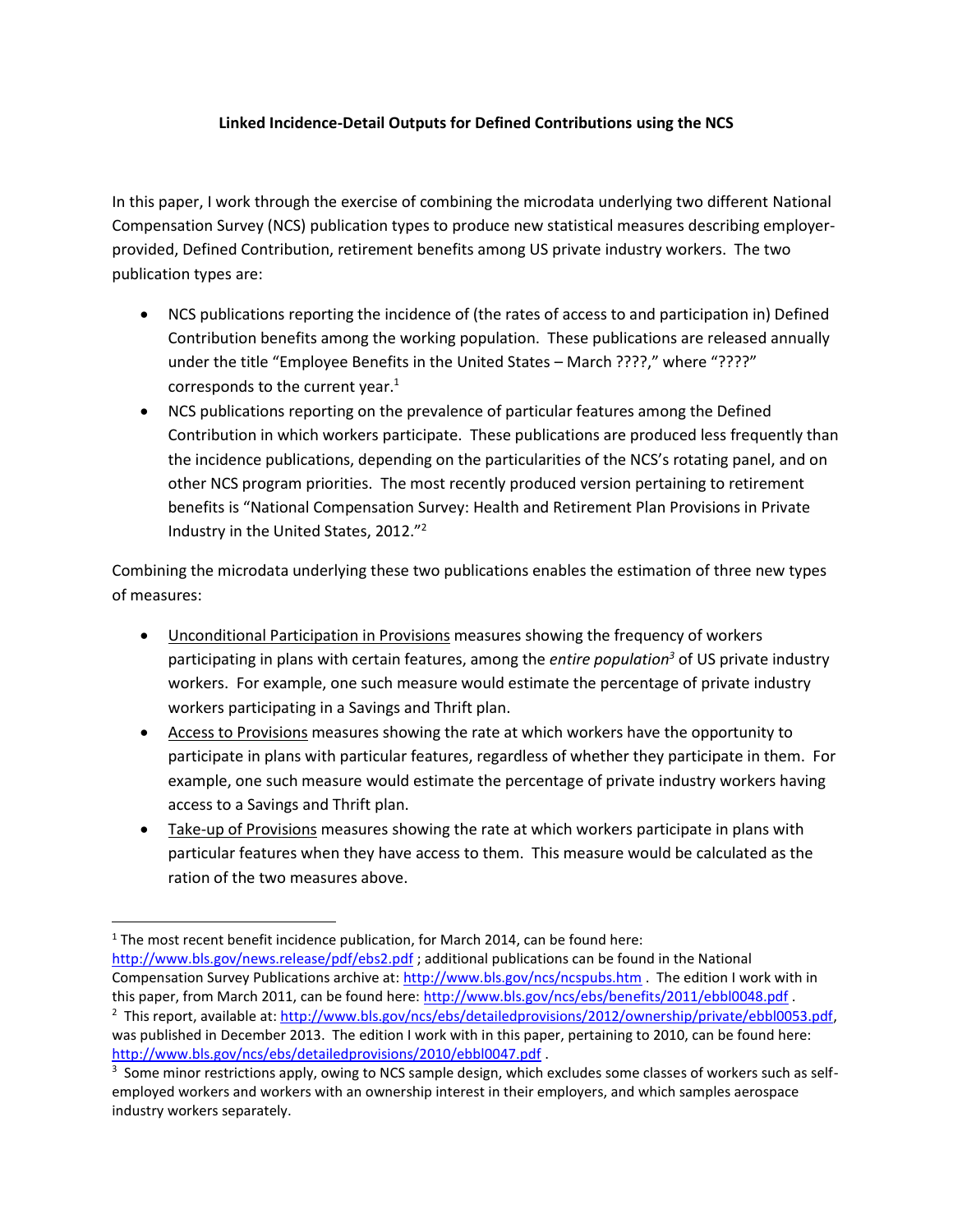It's intuitive that users of NCS data might generate their own estimates of the first new measure type (unconditional participation in provisions) by combining the estimates they find in the available publications. For example, the March 2011 incidence publication shows that 41 percent of US private industry workers participate in a Defined Contribution plan<sup>4</sup>, and the 2010 detailed provisions publication shows that 68 percent of US private industry workers who participate in a Defined Contribution plan participate in a Savings and Thrift plan. One might multiply these two figures to estimate that 28 percent of US private industry workers participated in a Savings and Thrift plan in 2010. However, such a calculation produces a non-rigorous estimate of the true unconditional participation rate: differing samples, time frames, and aggregation concepts underlie the two measures it multiplies. Furthermore, users have even less recourse to compute any reasonable estimates from existing NCS publications of measures like access to and take-up of provisions.

#### **Microdata**

To develop a method for generating the new estimates of interest, let us start by describing the structure of the relevant microdata, paying particular attention to the timeframes applicable to the collection of different data items. The NCS are collected using a panel structure, in which 3 - 5 "rotation groups" are present at a given time<sup>5</sup>, with each rotation group individually representative of the population of private industry workers, subject to some exclusions. Approximately once a year, a new rotation group enters the panel, and the oldest rotation group (having remained in the sample for about 3-5 years) is dropped.

Each regular, private industry rotation group is made up of establishments that are randomly selected from the population of private industry establishments. Within each establishment, a random sample of jobs is selected, for which the NCS collects a variety of compensation information. During the time period that establishments are in the panel, the NCS collects, for each selected job in each quarter, separate compensation costs for wages and about 20 different categories of non-wage benefits. The collected cost data are used to compute the Employment Cost Index (ECI) and Employer Costs for Employee Compensation (ECEC),

Prior to entering the panel, each rotation group undergoes a period of initiation, during which jobs within each establishment are sampled and a host of preliminary data collection takes place. Since the initiation of each establishment is very time consuming, the initiation process for a given rotation group is spread out over a year. To accommodate this process, the rotation group is split into 4 sub-samples, with each sub-sample assigned to an initiation quarter. After the four quarters of initiation are

<sup>&</sup>lt;sup>4</sup> Note: the March 2010 publication also shows Defined Contribution participation at 41%; users might logically reference this estimate in performing the type of calculation described here. However (as described in this paper), due to the way the underlying microdata are structured, it is useful to reference the March 2011 data.

<sup>&</sup>lt;sup>5</sup> This 3-5 figure includes neither the sample of state and local government establishments, nor the special samples devoted to the aircraft industry that the NCS maintains. Prior to 2011, the NCS panel was based on a 5 rotation-group design, but currently it is transitioning to a 3-rotation-group design: in 2014 there were 4 groups in the private industry sample (excluding aircraft).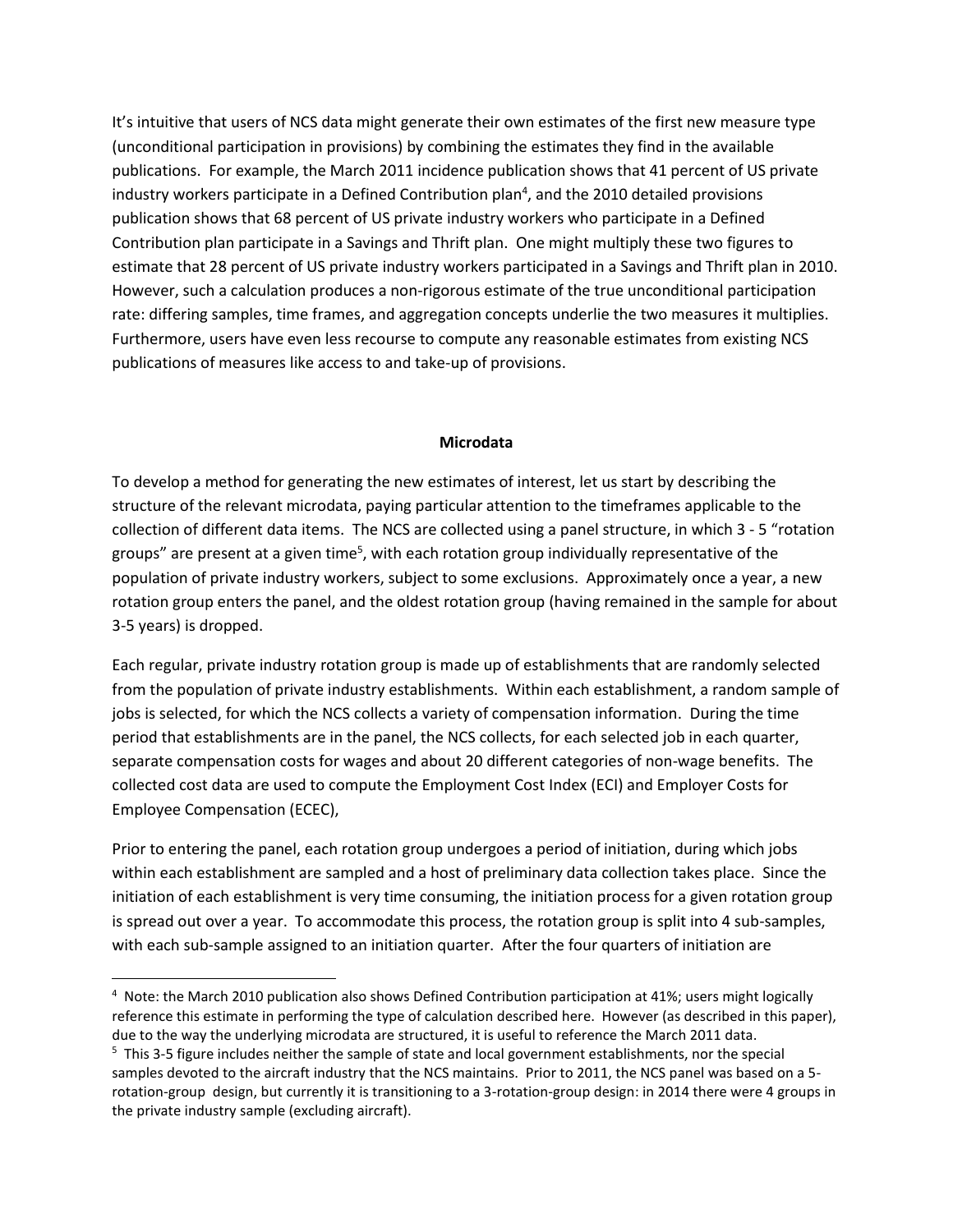completed, there is an intervening quarter for various processing tasks to be completed; the group then enters the panel the succeeding quarter.

During this process, the NCS also accumulates several other pieces of information. Let us focus, in particular, on three items:

- 1. Incidence Data: Two types of incidence data are collected. The first is "access," which is collected at the job level and indicates, for a given benefit area, whether a plan exists which is applicable to the workers in the job. The second is "participation," for which there are two forms of data collected. The primary participation item is a plan-based rate, indicating for each applicable plan in each job, the percentage of the job's workers "participating" in that plan.<sup>6</sup> For benefit areas like Defined Contribution, where more than one plan might apply to the same job, another participation rate is collected, measuring, at the job level, the percentage of the job's workers participating in *any* plan within the benefit area. This measure is called the "unduplicated" participation rate, for it nets out workers in the job who participate in more than one plan. Both of these participation rates and the access variable are collected in every quarter collection is carried out, including the quarter of initiation, the post-initiation processing quarter, and every quarter a job is in the panel.
- 2. Detailed Provision Data: The NCS collects information about the detailed provisions of health and retirement plans by obtaining the plan brochures that employers use to describe the plans to their employees. The relevant features of the plans are then extracted from the brochures by NCS analysts and entered into the NCS database. It's important to note that these plan features are only collected once – in the initiation quarter<sup>7</sup>– and are not updated in subsequent quarters. Thus, as an establishment enters the NCS panel, the data for the detailed provisions of any health or retirement benefit plan provided by the establishment are already possibly dated. As the establishment remains in the panel over five years, the detailed provisions data collected for the plans offered by the establishment during the time it was initiated into the sample become less and less current.
- 3. Job-level population weights: The NCS generates and maintains weights for each job-level observation that it uses to aggregate its data into estimates of the corresponding population parameters. These weights originate in the sampling process, where the units composing each rotation group are randomly chosen; they subsequently undergo several refinements to adjust

 $\overline{\phantom{a}}$ 6 Participation is regularly collected for 6 benefits: Life Insurance; Health Insurance; Short Term Disability; Long Term Disability; Defined Benefit Pensions; and Defined Contribution Pensions. Generally, workers are considered to participate in a plan if they are eligible for the plan and have taken the necessary steps to receive the plan's benefits (e.g., filling out an enrollment form, or, in some cases, *not* filling out a disenrollment form). Participation in a benefit plan may or may not entail the incursion of some cost (e.g., an employee-paid health premium) on the part of the worker.

<sup>&</sup>lt;sup>7</sup> Each sample unit in the rotation group observation is assigned to a particular quarter during the initiation year; generally, this quarter is the quarter in which the SPD is collected. However, NCS initiation goes on for the entire year, so there may be exceptions where the SPD is collected in a different quarter than assigned.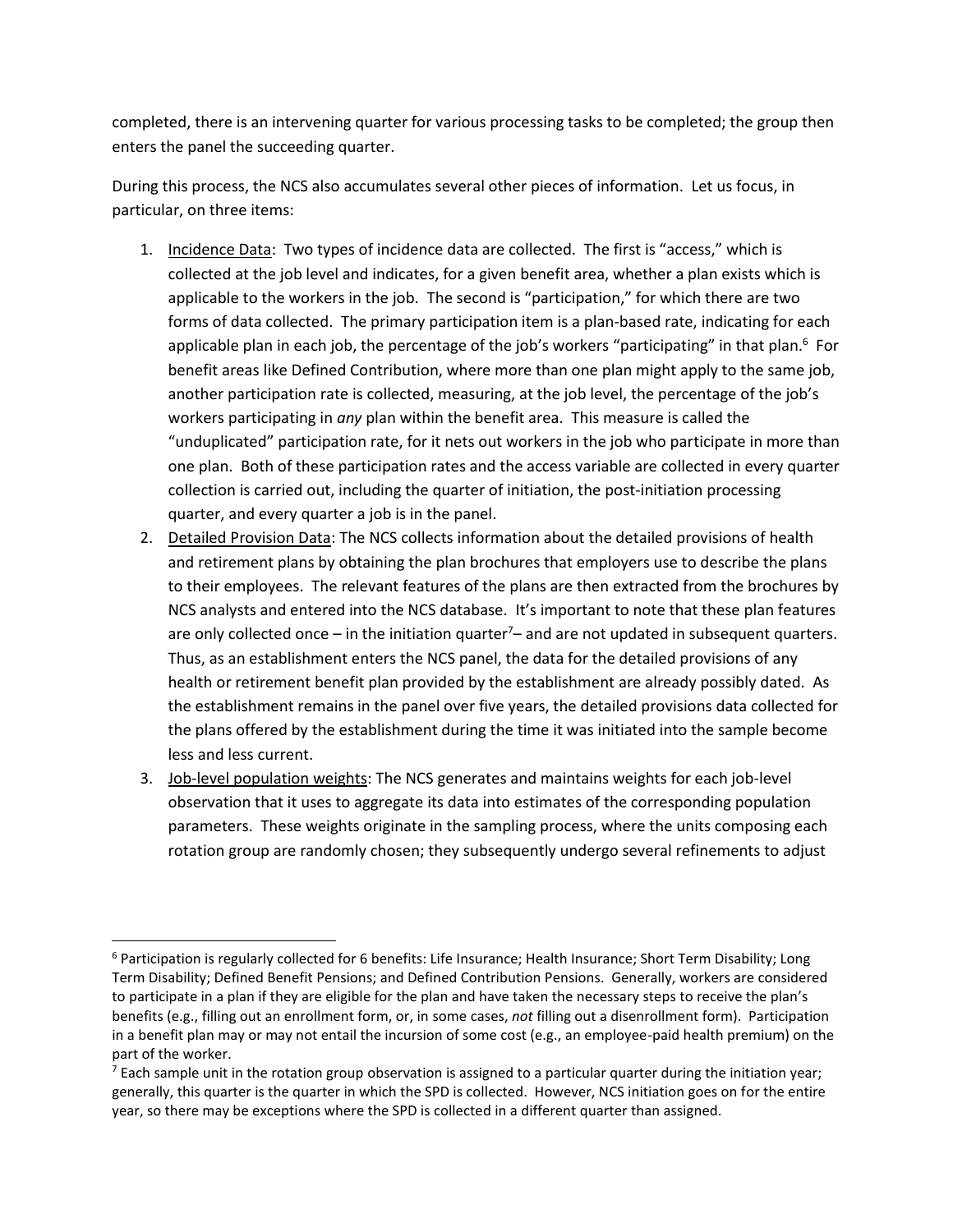for various factors such as non-response, attrition, and compositional changes in the economy.<sup>8</sup> But one refinement (and its timing) is especially noteworthy: the adjustment of the weights applied to each rotation group to account for establishments that refuse initiation (and therefore do not enter the panel). This detailed non-response adjustment is carried out in the first quarter after the initiation period closes. It is important to note is that this weight adjustment, necessary to generalize the rotation group's collected data, is not available until 1-4 quarters after the detailed provisions data have been collected.

To illustrate the chronology of the processes described above, consider rotation group 108, which entered the NCS estimation panel in the December of 2010. This rotation group underwent initiation during the four quarters lasting from June 2009 to June 2010. It then underwent weight re-adjustment during October 2010, and finally entered the NCS estimation panel in December 2010. The first incidence publication to which rotation group 108 contributed was the March 2011 edition.



 $\overline{\phantom{a}}$ <sup>8</sup> For more details about the evolution of the weights in the NCS estimation system, see McCarthy, Ferguson and Ponikowski, "The Weighting Process Used in the Employer Costs for Employee Compensation Series for the National Compensation Survey," 2011.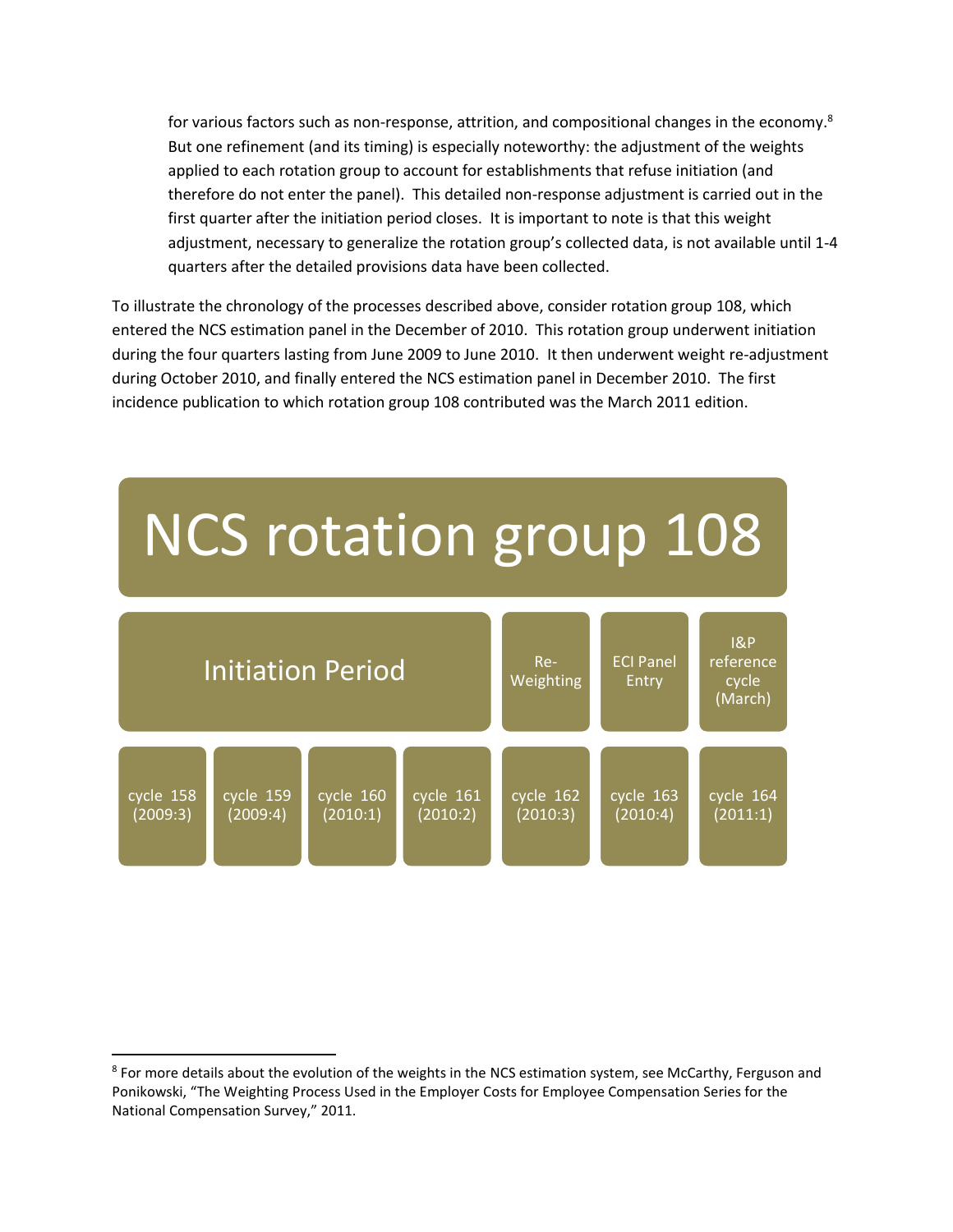#### **Publication Data Sets**

As described at the outset of this paper, these microdata are used to produce annual estimates of benefit incidence, and less-than-annual estimates of the frequency of various detailed provisions among plan participants. In this section, I describe the data sets underlying these two different publications.

The construction of the data set underlying the incidence publication is relatively easy to describe. It is produced each March, and it uses all incidence data collected in that month, including all five active rotation groups representing private industry employers in general, plus a separately collected group dedicated to establishments in the aerospace industry. A separate group comprising state and local government establishments is also included for estimates pertaining to the entire civilian population (and for separate estimates pertaining to public sector workers). The sample definition, the weights, and all the data components correspond to the first quarter of the corresponding year, and the reference month is recorded as March.<sup>9</sup>



## (Note: the Incidence and Provisions dataset includes data from all active rotation groups – in 2011:1 this included groups 103, 104, 106, 107 and 108, as well as aircraft group 105 and government group 901.)

Construction of the dataset underlying the detailed provisions publication is less straightforward. The detailed provisions estimates must combine the four key variables described above: plan-level participation rates, job-level (unduplicated) participation rates, plan details coded from plan brochures, and job-level weights that have been adjusted for initiation non-response. But note: these variables

 $9$  More specifically, the reference date refers to the week that includes March 12<sup>th</sup>.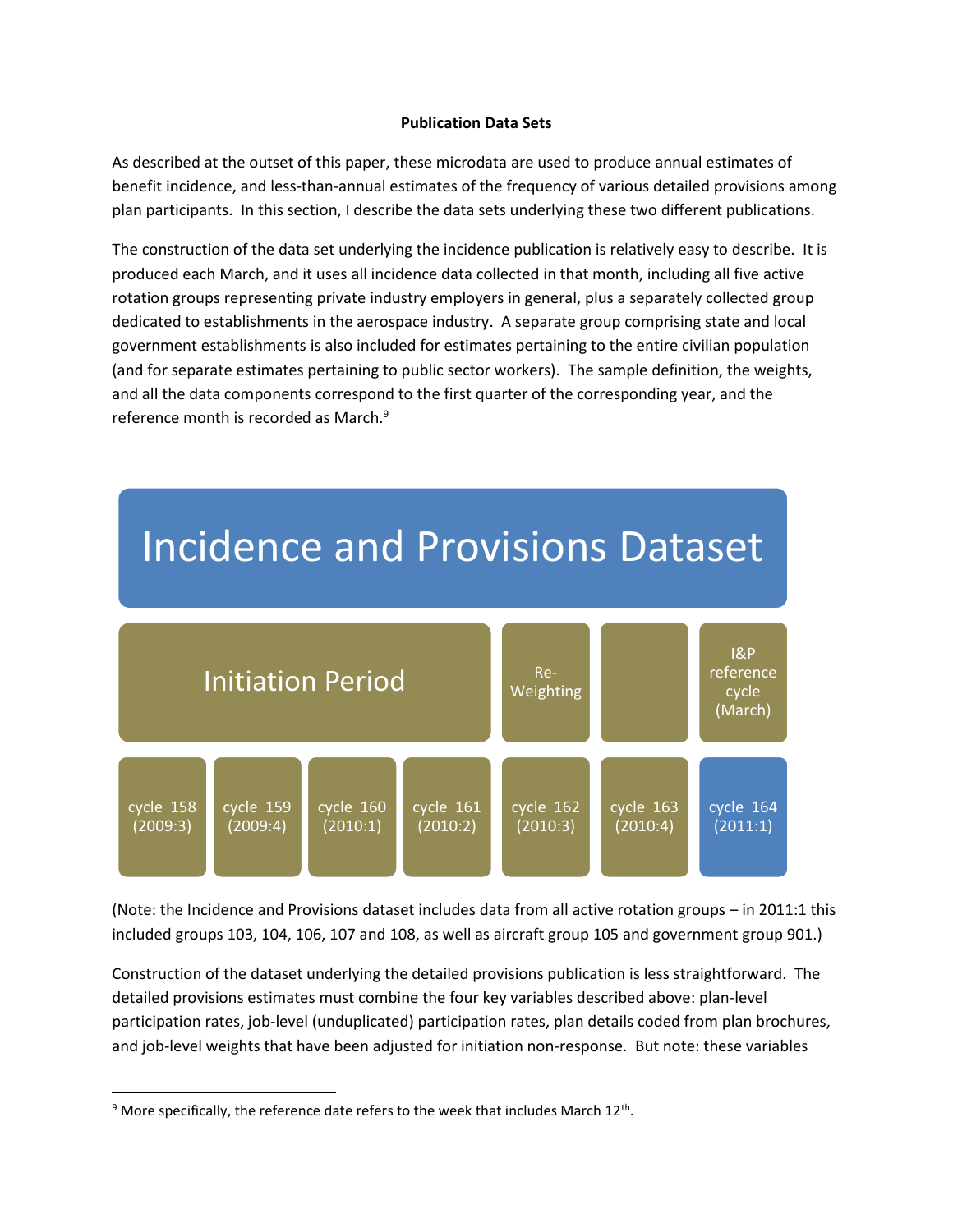cannot all come from the same time period. The detailed provisions data themselves must come from the initiation quarter, when plan brochures were collected, whereas the weights must come from the first quarter after initiation has ended, when non-response adjustments are made, or some later time period. Hence, the estimates must combine data items from different quarters. Conceptually, this implies that some assumptions about sample attrition and/or the nature of variable changes over time must be made to rationalize the estimates. Here is how the NCS proceeds. It merges the initiation sample with the sample as of the time of non-response re-weighting, retaining only the benefit plans that were present in both periods. It then uses the plan-based participation rates and the weights from the latter period and the detailed provisions from the former period, and it estimates job-based (unduplicated) participation rates from the plan-based rates within the merged sample.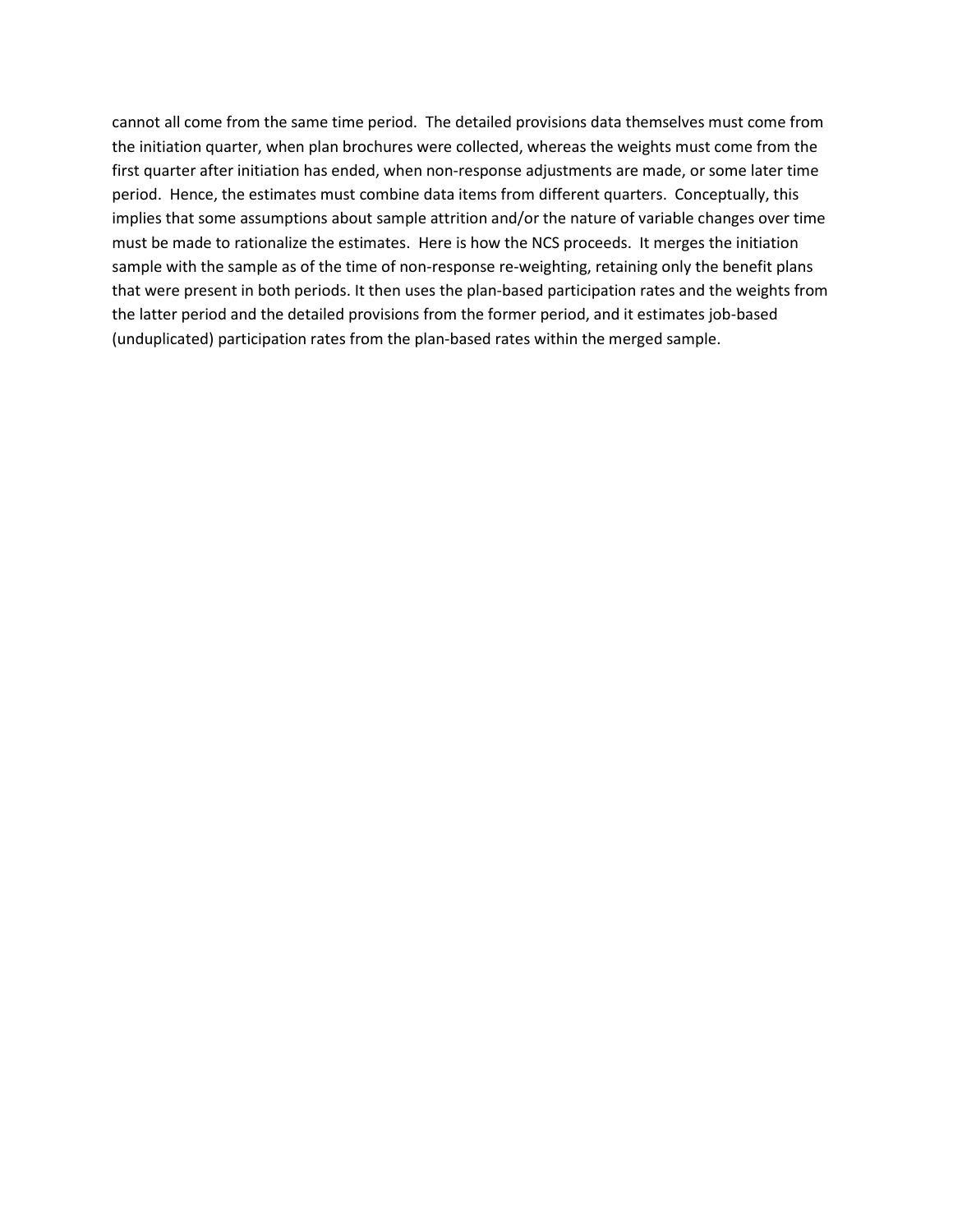# Detailed Provisions Dataset



(The purple area, representing the intersection of the plan samples from the different time periods, is the basis for the detailed provisions dataset. Participation and weight values come from the reweighting cycle, while the provisions themselves come from the initiation cycles.)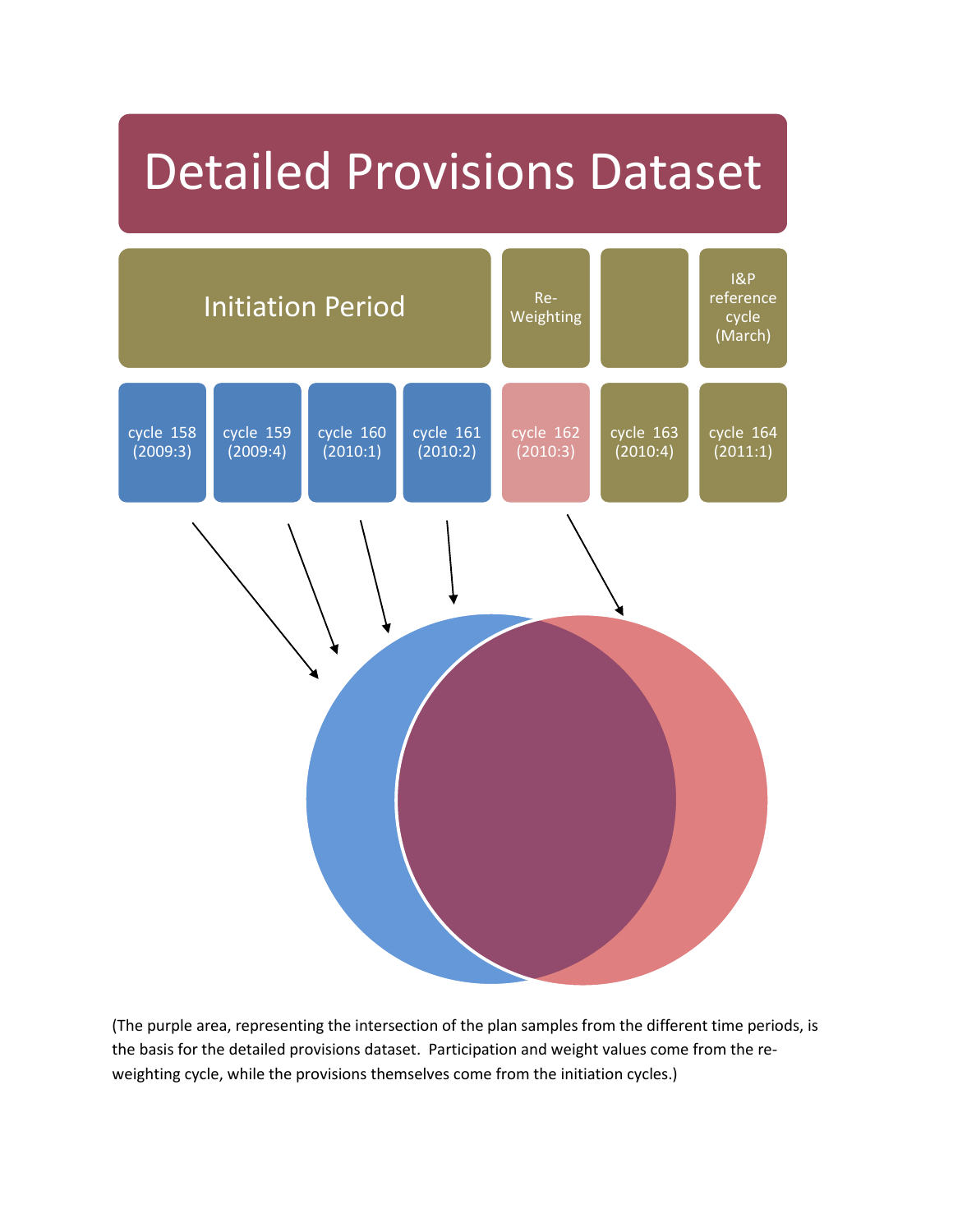This construction is consistent with the maintenance of several assumptions about the underlying data (and sample attrition):

- 1. Independent attrition: Here, we assume that the attrition of the sample itself (e.g., establishments going out of business) between the initiation period and the re-weighting period is random with respect to the parameters being estimated. For example, this assumption implies that an establishment with one kind of Defined Contribution plan is no more or less likely to go out of business than an establishment with another kind of Defined Contribution plan.
- 2. Independent plan "newness": The merged sample does not include benefit plans that are active as of the re-weighting period but were not present during initiation. We assume that whether a plan present in the latter period had been established as of the initiation period is random with respect to the parameters being estimated. This assumption guarantees, for example, that the distribution of plan types among the merged sample is the same as the distribution of plan types among all plans that are active in the latter (re-weighting) period.
- 3. Maximum overlap of plans within type, minimum overlap of plans between type: Because the merging of datasets causes many plans to be excluded from the sample $^{10}$ , even among the sample of jobs that survive between periods, the collected version of job-based (unduplicated) participation is not appropriate for the estimates. The NCS computes its own estimate of the unduplicated participation rate by applying some rules of thumb based on plan type.<sup>11</sup> The underlying assumption is that this procedure produces an unbiased estimate of the unduplicated participation rate pertaining to those plans in the merged sample.

Subject to these assumptions, the detailed provisions estimates that are generated from the merged dataset can be considered unbiased estimates of the population parameters as of the re-weighting period. For example the detailed provisions publication reporting on the provisions collected for rotation group 108 in 2009:3 – 2010:2, using the sample weights and participation rates as of 2010:3, would have the reference date of October 2010.

 $\overline{a}$ 

 $10$  For example, in merging the initiation-based sample with the re-weighting-based sample for rotation group 108, 10,872 establishment-job-plan observations match up, while 519 observations from the initiation period (plans that were discontinued between initiation reweighting) and 639 observations from the re-weighting period (plans that were introduced between initiation reweighting) do not.

 $11$  During production of the detailed provisions bulletin, the new estimate of unduplicated participation is computed as follows: within each plan type (e.g., Savings and Thrift), the maximum of the observed plan participation rates for each job is determined. If more than one plan type is observed for a given job, the (maximum) participation rates for each plan type are added together, and the sum is trimmed back to 100 percent if necessary. This process embodies the assumptions that: a) the workers in the job who participate in one plan of a given type are the same workers who participated in other plans of the same type; and b) workers in a job who participate in a given plan type are unlikely to be the same workers who participate in another plan type.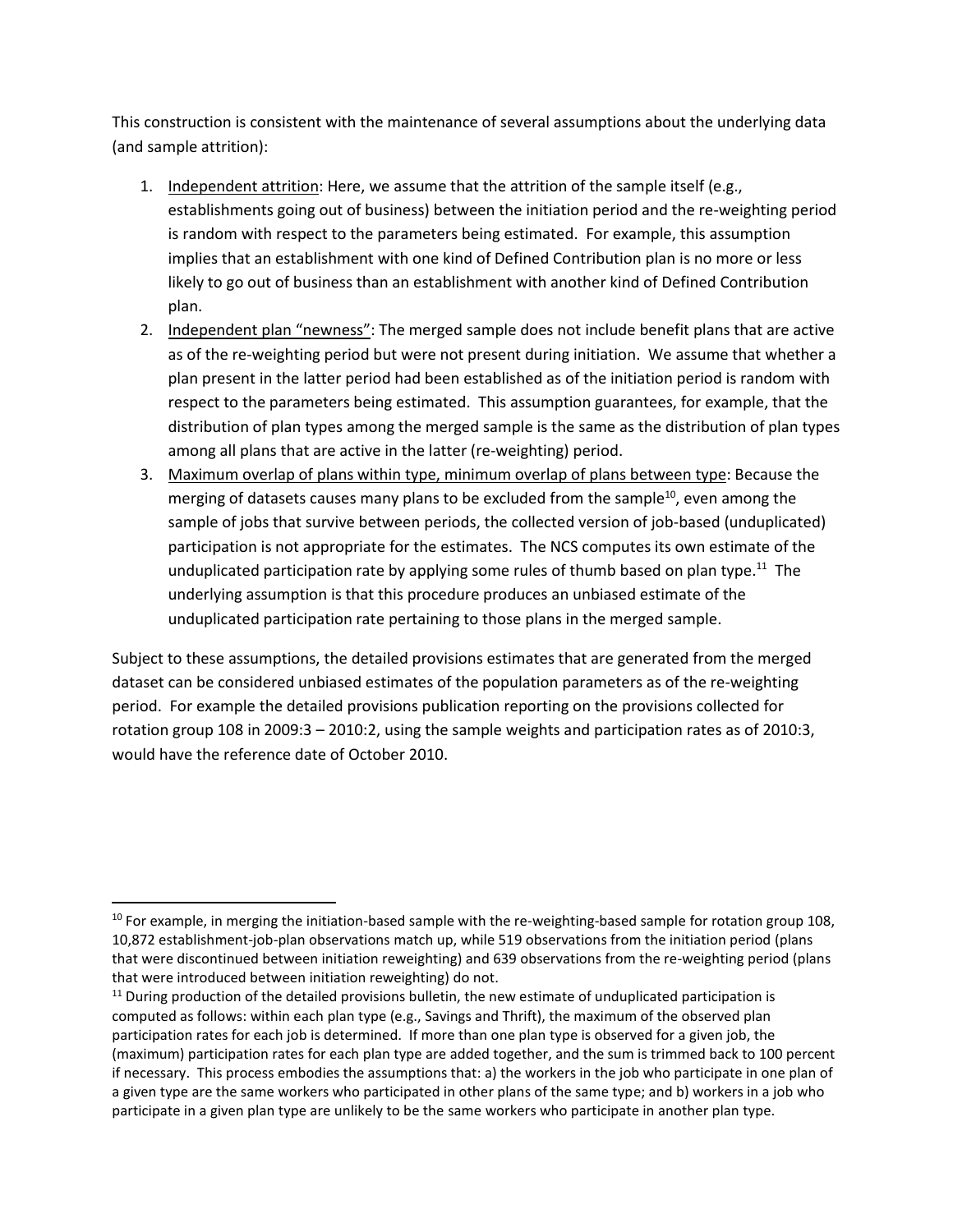#### **Linked data outputs: a game plan**

One downside to the methods used to construct the data sets for the two different publications is that merging them to produce one dataset (from which to estimate linked outputs) is not straightforward. Indeed, because each dataset is assembled with a specific output in mind, neither is suitable for adaptation via a simple incorporation of additional variables.<sup>12</sup> Instead, to produce linked incidencedetail estimates, it is necessary to create a new data set, with its own concept and its own underlying assumptions. In this section, I lay out the design of a linked incidence-detail data set and discuss the assumptions implicit in its use for estimation.

Like the detailed provisions dataset described in the last section, the linked incidence-detail data set uses details from the initiation period and weights from the re-weighting quarter. But conceptually, it is situated in the former time period instead of the latter, and it re-benchmarks the weights back to that period. It therefore draws its participation data from the initiation period. Conveniently, it uses all of the plans identified in that period for each job in the sample, which means that no plans are excluded except for those corresponding to jobs that leave the sample by the re-weighting quarter. Consequently, the collected job-level (unduplicated) participation rates are appropriate to use, in either the denominator of conditional detail estimates like those produced in the current detailed provisions publication, or directly as benefit-level participation rates like those produced in the current incidence publication.

Conceptually, this data set requires one major assumption, equivalent to the first one outlined as underlying the current detailed provisions publication – that of "independent attrition." Again, we assume that attrition of jobs and establishments from the sample is random with respect to the detailed provisions parameters themselves. The only difference is in the interpretation. Whereas the current publication uses this assumption to imply that the jobs in the merged data set are representative of the jobs existent in the re-weighting quarter, we now use the same assumption to imply that they are representative of the jobs existent in the initiation period.<sup>13</sup> With this interpretation, we can identify the reference date for the outputs as the average quarter of the initiation period.

 $12$  Why is the provisions dataset incompatible with the notion of simply estimating the access rate by including NP units? We have already dropped from the re-weighting cycle units that acquired or dropped plans between initiation and reweighting. We can assume that this does not affect the composition of plan characteristics among the observed plans. But we can no longer recover the access rate (unless we also dropped a bunch of NPs, but we have no recourse for doing so). Why is the I&P database incompatible with bringing in the details? One could presumably bring the details all the way forward to the I&P publication quarter, but that would entail a bunch more attrition, would require some sort of imputation or re-weighting, and the attendant, heroic assumptions.  $13$  This duality exists because the assumption being made posits a sort of steady-state of sample composition. Therefore, it can be used to imply that the sample is representative of either period.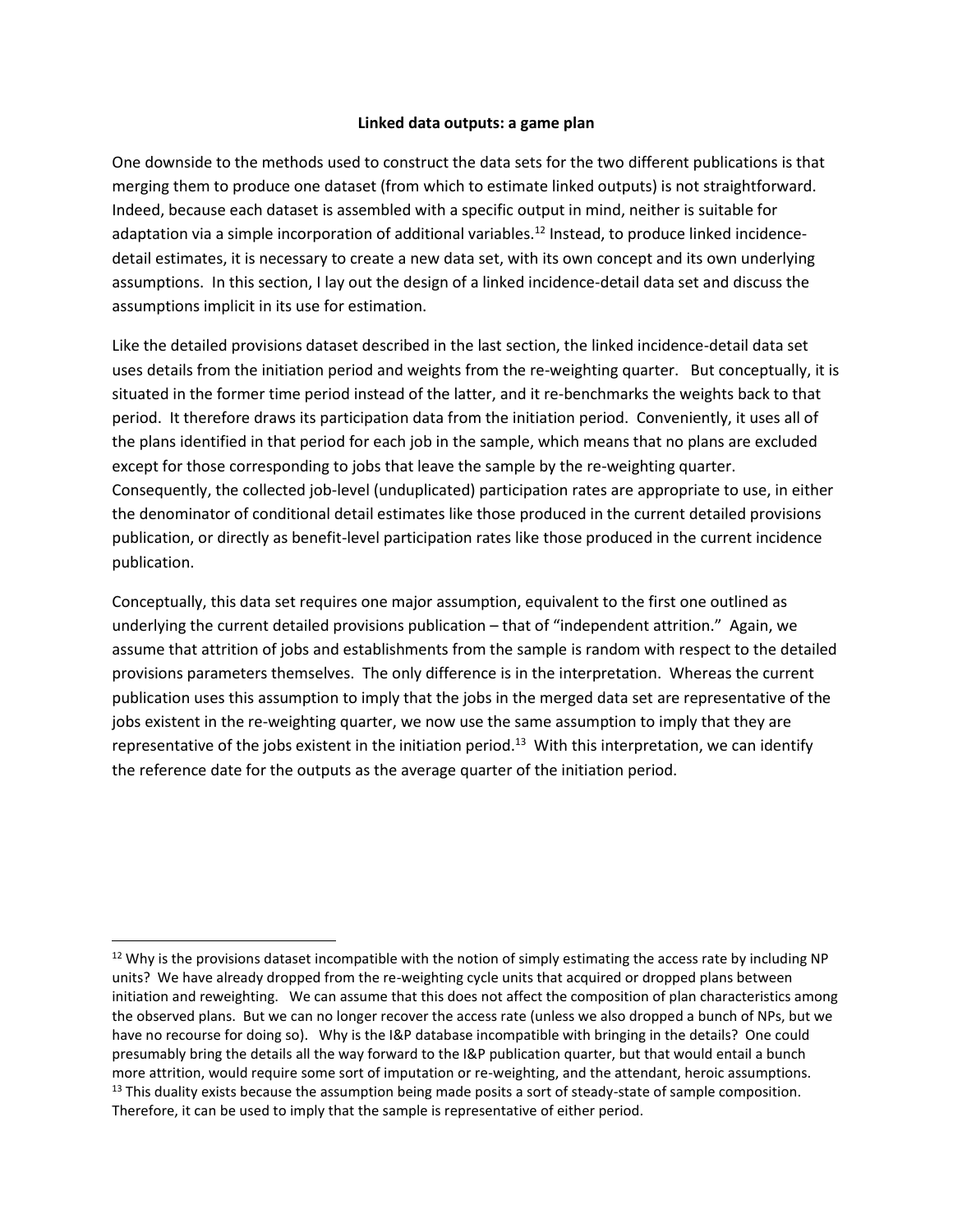#### **Carrying out the game plan: Transforming the Production Data Sets**

To demonstrate this approach to creating a linked incidence-detail dataset, and to illustrate the relationship between this dataset and the separate datasets used to publish NCS estimates of incidence and detailed provisions, I now work through an exercise in which the separate NCS production datasets are transformed, one step at a time, into a linked dataset embodying the design described above. The exercise exploits the data from NCS rotation group 108 described earlier, focusing only on records related to Defined Contribution estimates.

## *Transforming the Incidence Data Set*

I begin by transforming the dataset used to produce the Incidence and Provisions data in 2011, as reported in "[Employee Benefits in the United States](http://www.bls.gov/ncs/ebs/benefits/2011/ebbl0048.pdf) – March 2011." The first step to making NCS incidence data set amenable to merging with the most recent detailed provisions data set is to limit it to only the most recent rotation group. Table 1 documents the impact of this step. The top portion of the table shows a re-creation of the top-level, Defined Contribution incidence measures as reported in Table 2 of the publication. In the first quarter of 2011, NCS estimated that 54 percent of the civilian workforce had access to a Defined Contribution plan, with breakouts of 58 percent and 30 percent for private industry and public workers, respectively. The corresponding figures for participation rates were 37, 41 and 17 percent. Table 1 proceeds to report on separate measures created using individual, nonaerospace, private industry rotation groups, as well as their averages. Since aerospace workers tend to have a relatively high incidence of Defined Contribution plans, the non-aerospace sample produces slightly lower incidence rates than the overall private industry sample (access of 56.6 percent and participation of 39.9 percent). Around these averages, the individual rotation group participation rates vary about 2 percentage points in either direction, from 38.2 to 42.2 percent. The most recently added rotation group – group 108 – happens to produce measures that are close to the average (access of 55.8 percent and participation of 39.5 percent).

Table 2 depicts what happens to the access and participation rates for rotation group 108 as its reference date is moved back in accordance with the game plan described above. The first row re-states the group-specific rates from Table 1. In the second row, the rates are re-calculated using the data collected for rotation group 108 in the third quarter of 2010. This exercise turns back any attrition in the sample that occurred between this quarter and 2011:1, as well as incorporating the observed values and the sample weights corresponding to 2010:3. The third row adjusts the calculation by using access and participation values collected during the period when the rotation group was initiated (July 2009 – June 2010), although it performs this calculation only over those establishments/jobs that were still present in the 2010:3 sample. The fourth row further adjusts the calculation by re-benchmarking the weights used in the calculation to the initiation period. None of these adjustments seems to change the rates very much, and what small changes occur seem to cancel each other out. The net effects of the transformation of the rotation group's data set into one suitable for combination with the detailed provisions data collected in July 2009 – June 2010 are minor increases in the top-level access and participation rates (from 58.8 percent to 58.9 percent, and from 39.5 percent to 39.7 percent, respectively).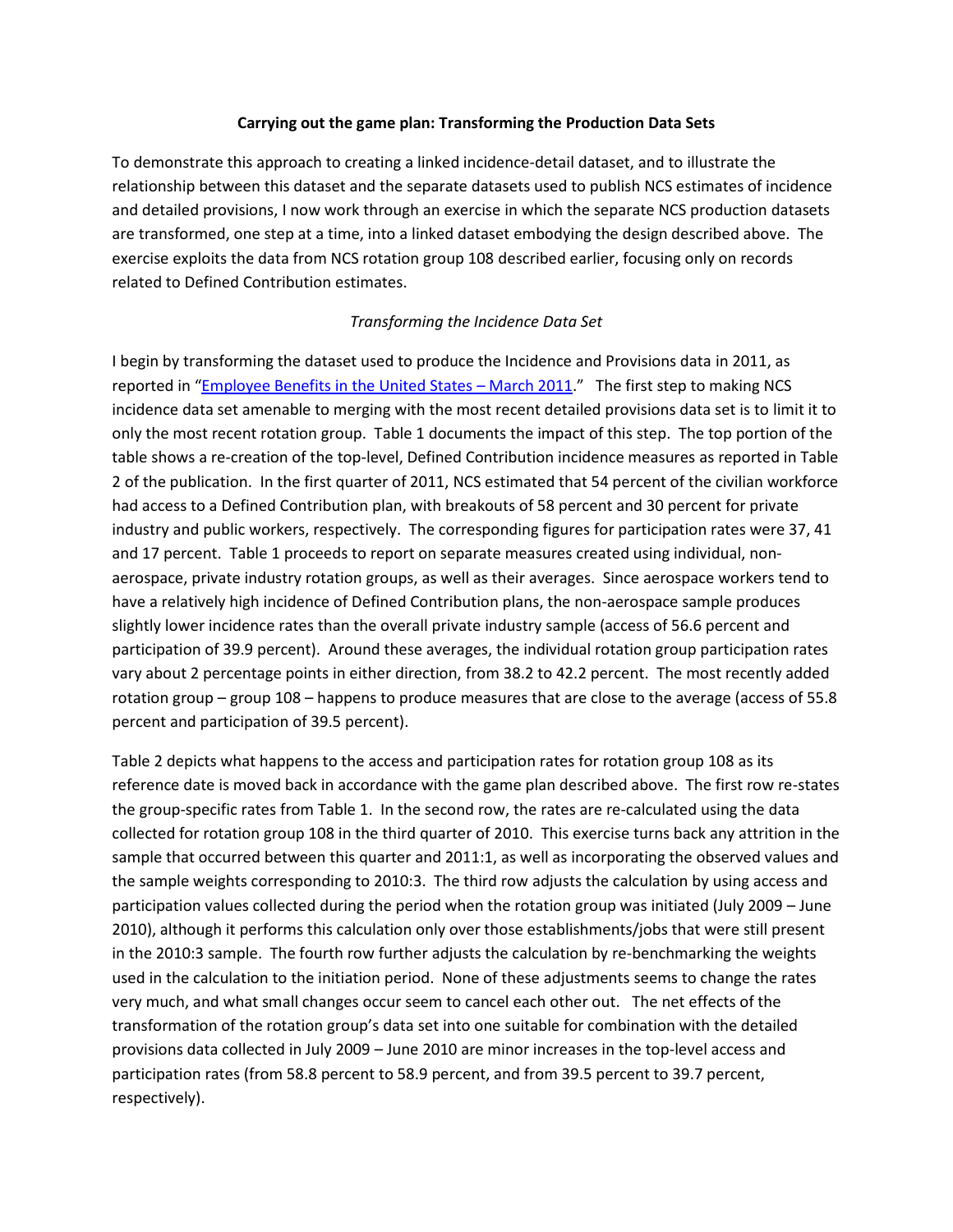#### *Transforming the Detailed Provisions Data Set*

Next, I turn to the transformation of the dataset underlying NCS detailed provisions publications into one that is suitable for combination with incidence data, in accordance with the game plan described above. Table 3 depicts the step-by-step impacts of the transformation on a breakout of Defined Contribution participation by plan type. The first column presents a re-creation of this breakout as reported in Table 20 of "[National Compensation Survey: Health and Retirement Plan Provisions in](http://www.bls.gov/ncs/ebs/detailedprovisions/2010/ebbl0047.pdf)  [Private Industry in the United States, 2010](http://www.bls.gov/ncs/ebs/detailedprovisions/2010/ebbl0047.pdf)." That table shows that 68 percent of Defined Contribution participants participated in a Savings and Thrift plan, with corresponding figures of 25 percent and 19 percent for Deferred Profit Sharing plans and Money Purchase plans, respectively.<sup>14</sup>

Moving across the columns of Table 3 from left to right, we see the cumulative effects on the plan type breakouts of succeeding changes to the underlying data set. The second column shows the effects of a re-benchmarking of the weights applied to data set units, while the third column adds a switch in the plan-level participation values used from those observed in 2010:3 to those observed in the initiation period (2009:3 – 2010:2), when the plan types themselves were observed. In the fourth column we include all plan-level observations collected in the initiation period for jobs present in 2010:3, and in the fifth column we report on a re-benchmarking of the weights to the initiation period. Finally, in the last column, we use the job-level (unduplicated) participation rate in the denominator of the computation that was collected for jobs, rather than estimating one from the plan-level rates. As with the changes to the incidence estimates in Table 2, these changes don't seem to affect the estimated breakouts very much, either individually or in combination. Only one of the estimates in the table – the estimate for Deferred Profit Sharing plans in the final column – differs by as much as half of a percentage point from the estimates we began with in the left-most column.

#### **Linked Incidence-Detail Outputs for Defined Contribution**

Having transformed the datasets from the NCS's March 2011 incidence and 2010 Detailed Provisions publications into formats that are amenable to combination, we can now compute the 3 types of new estimates described at this paper's outset: unconditional rates of participation in plan with particular features; access rates for such plans; and the corresponding take-up rates. Table 4 presents an example of such estimates, relating to the distribution of Defined Contribution plan types. We see here that 42.1 percent of private industry workers have access to a Savings and Thrift plan, which accounts for more than three quarters of the 55.9 percent of workers having access to at least one type of Defined Contribution plan. Participation in Savings and Thrift plans, however, are estimated at only 27.1 percent of workers, owing to a take-up rate of only 64.5 percent. As noted earlier, users of NCS data might combine the published estimates of Defined Contribution participation (41 percent in 2010:1 and 2011:1) with the published rate at which Defined Contribution participants are enrolled in Savings and Thrift plans to conclude that the unconditional participation rate of private industry workers in Savings

l

<sup>&</sup>lt;sup>14</sup> Note: because some workers participate in more than one type of Defined Contribution plan, these figures can (and do!) sum to more than 100.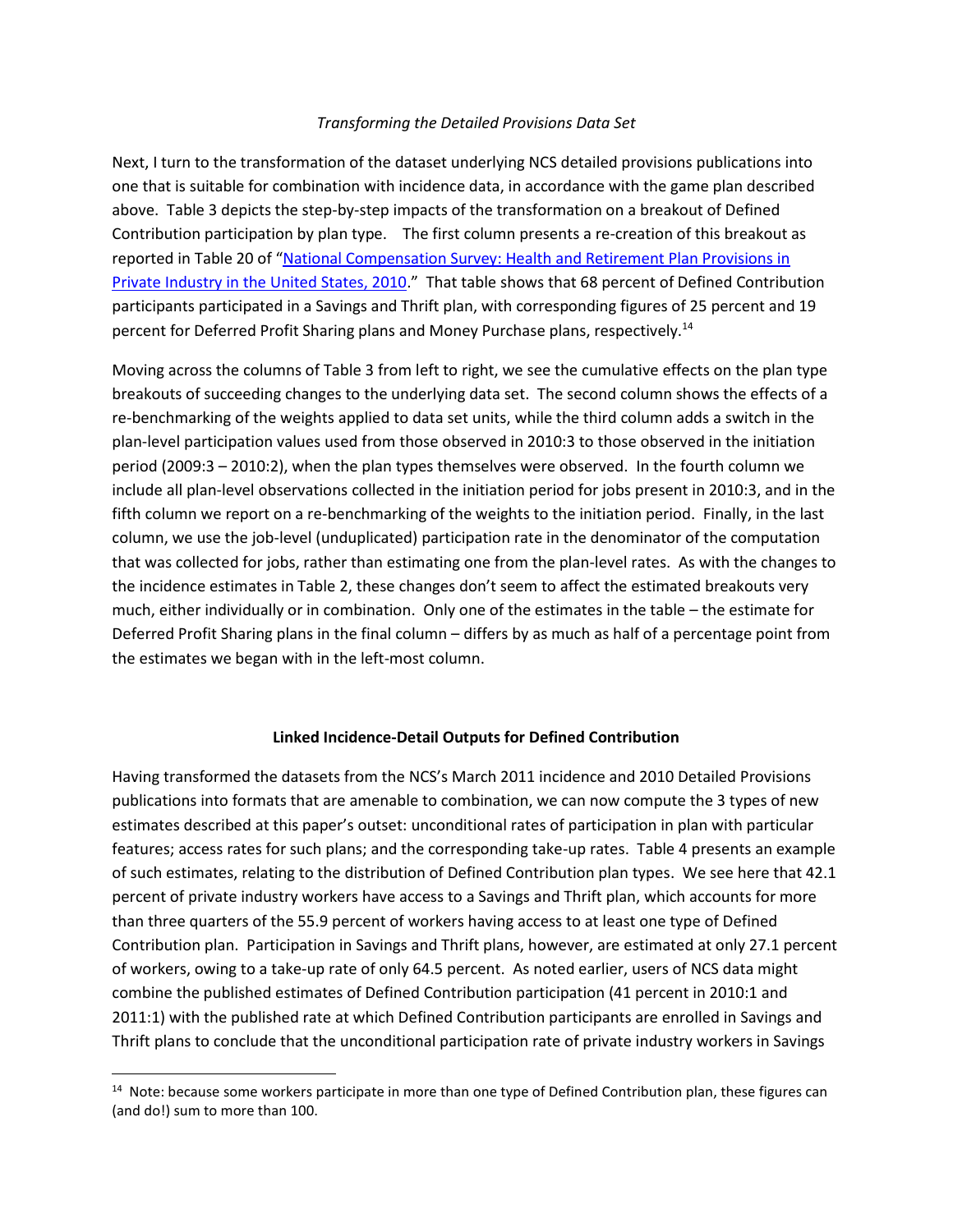and Thrift plans was about 28 percent in this time period; such an estimate, it turns out, would be pretty close. But here we have added significantly more rigor to the analysis, as well as producing access and take-up rates to put the participation rate into context.

Table 5 provides some additional measures of access, (unconditional) participation, and take-up for specific provisions seen in Savings and Thrift plans. The first row of the table shows the "All Savings and Thrift" figures seen in the second row of table 4; beneath that are percentages of the population having access to and participation in Savings and Thrift plans with particular features. We see that 7.4 percent of private industry workers had access to a Savings and Thrift plan with an automatic enrollment provision in this period. Take-up among these plans was 75.3 percent, so that 5.6 percent of workers participated in them. Note that this last figure is about 21 percent of the overall participation rate (27.1 percent) in Savings and Thrift plans recorded at the top of the table; in this way our estimate comports with Table 22 of the 2010 Detailed Provisions publication which reports this 21 percent figure. But again, we have now placed the 21 percent figure into context by consistently generating estimates of its component parts.

#### **Conclusions**

This exercise has shown that it is possible to create estimates that rigorously link the two main outputs of the Employee Benefits Survey – the incidence statistics reporting on benefit coverage for the entire population of private industry workers, and the detailed provisions statistics reporting on the particulars of the plans in which workers participate.

Producing estimates from such a linked database has several attractions. For data users who already attempt to compute population-based estimates of plan provisions, it would provide a rigorous alternative to the cobbling together of published numbers. For data users who consult EBS detailed provisions bulletins in isolation, it would provide helpful context to the numbers they see. It would also result in new measures like access to and take-up of detailed provisions that are not available in the current suite. Another advantage is that the underlying assumptions needed to justify the estimates are lighter than the current approach to detailed provisions estimation entails; in particular, the unduplicated participation rates as collected at initiation can be used, rather than relying on a proxy derived from the plan-based rates.<sup>15</sup>

On the other hand, there are a few drawbacks. First, the participation rates collected at initiation, used here, may be less reliable than the rates used in the current publications. And second, the linked database provides a different, noisier measure of incidence than the published numbers, because it relies on only one rotation group rather than pooling several. Presumably, publication of these

l

<sup>&</sup>lt;sup>15</sup> Another example of the practical advantage of lightening the conceptual load was seen in a recent episode, where an influential sample unit dropped a plan and replaced it with another between the time of initiation and re-weighting. Under the current approach, the unit dropped out of the sample, which had a noticeable effect on the published estimates. Under the linked approach described here, this unit would have kept its initiation-period plan, averting the issue.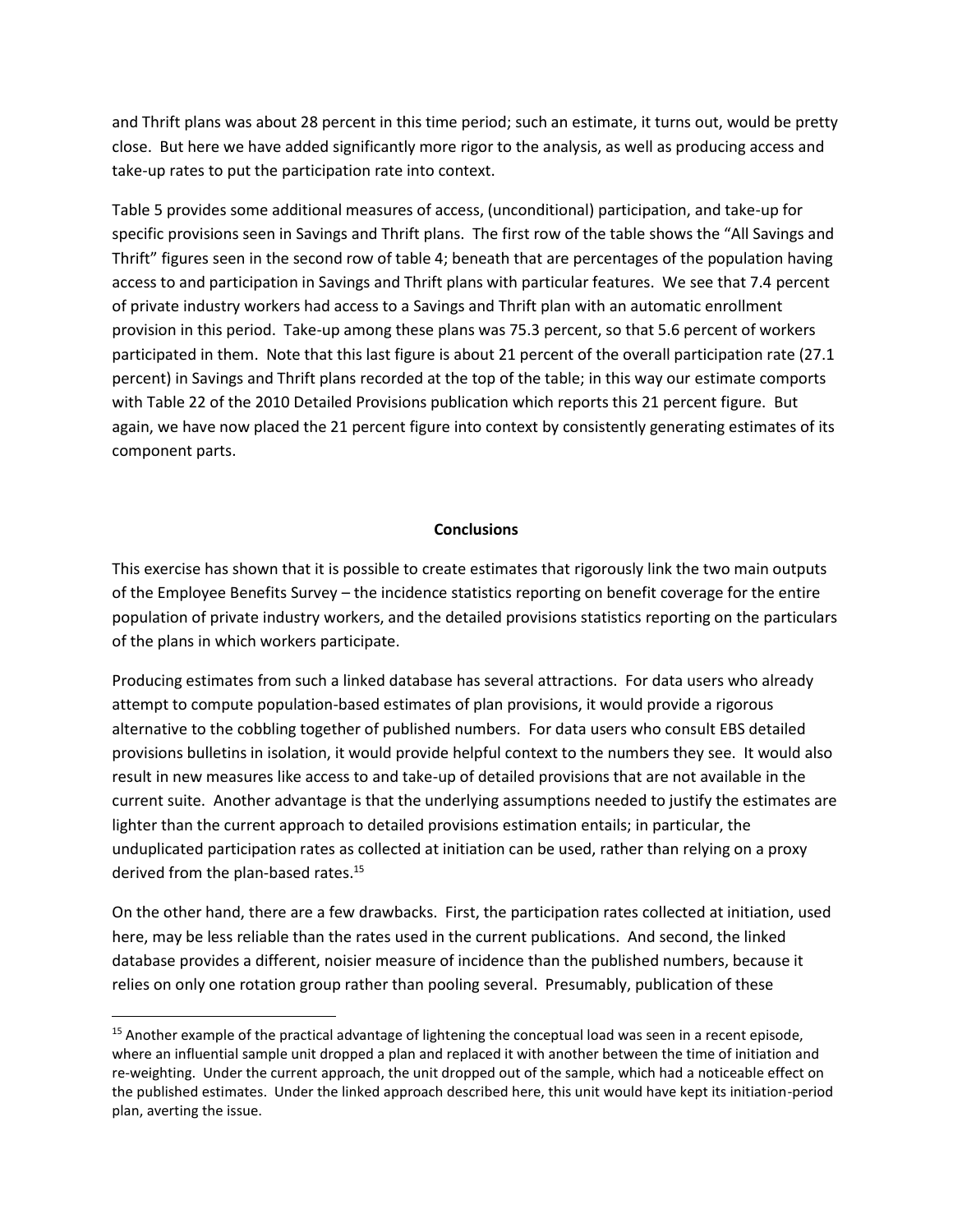alternative numbers would have to be accompanied by an explanation of the inherent sampling error differences. Looking at the exercise performed here, though, it seems that these drawbacks are manageable. None of the transformations in the data required to link the two datasets appear to have created a large departure or uncovered a large inconsistency in the publications.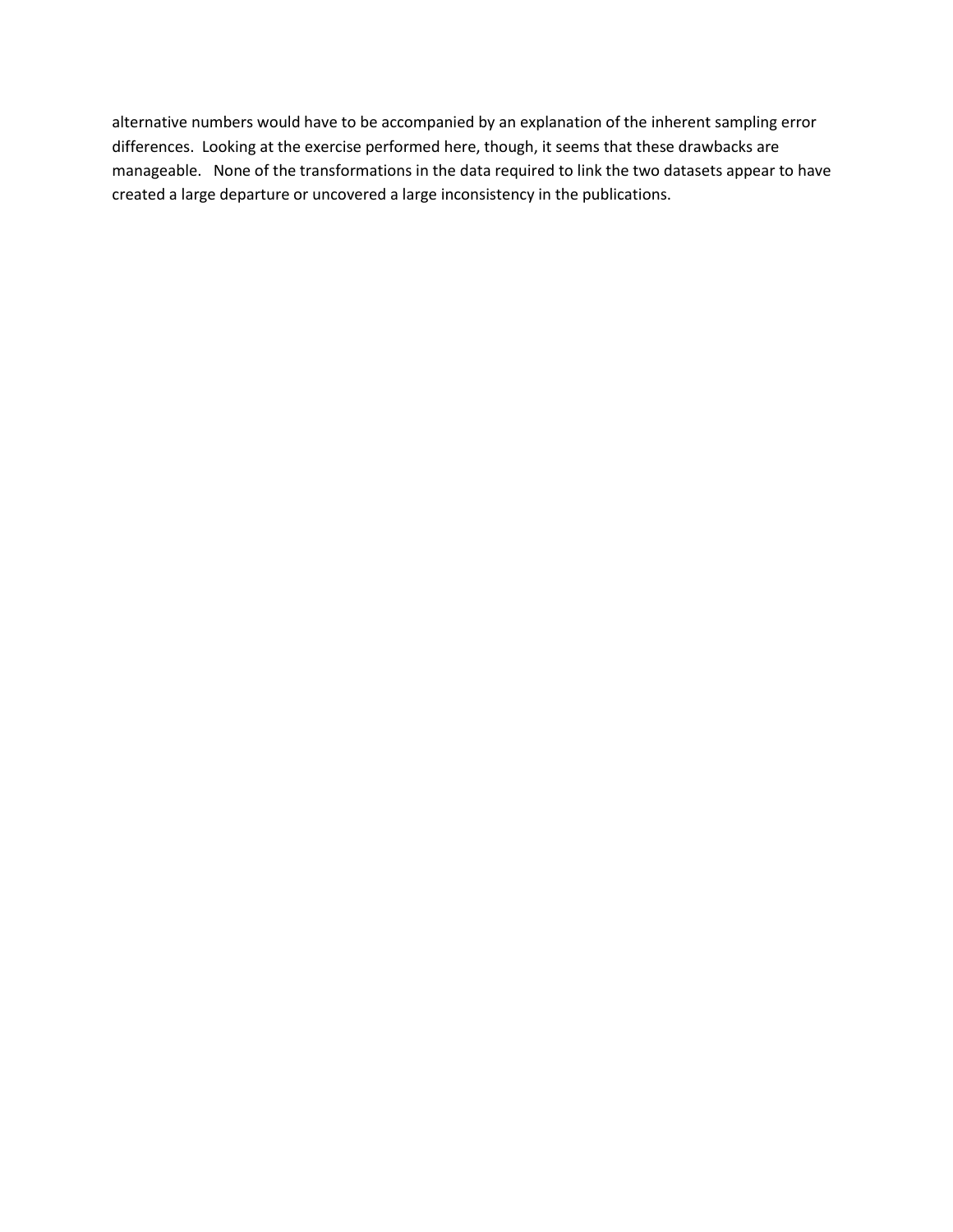# **Table 1: March 2011:1 Access and Participation in Defined Contribution Plans**

|                                     | <b>Access</b> | Participation | Take-Up |
|-------------------------------------|---------------|---------------|---------|
| All Civilian                        | 53.9%         | 37.1%         | 68.9%   |
| Private Industry                    | 58.3%         | 41.0%         | 70.2%   |
| <b>State &amp; Local Government</b> | 30.3%         | 17.0%         | 55.9%   |
| By rotation group                   |               |               |         |
| 103                                 | 59.3%         | 42.2%         | 71.1%   |
| 104                                 | 58.0%         | 40.3%         | 69.4%   |
| 106                                 | 56.1%         | 39.1%         | 69.7%   |
| 107                                 | 53.6%         | 38.2%         | 71.3%   |
| 108                                 | 55.8%         | 39.5%         | 70.7%   |
| Private, excluding aerospace        | 56.6%         | 39.9%         | 70.5%   |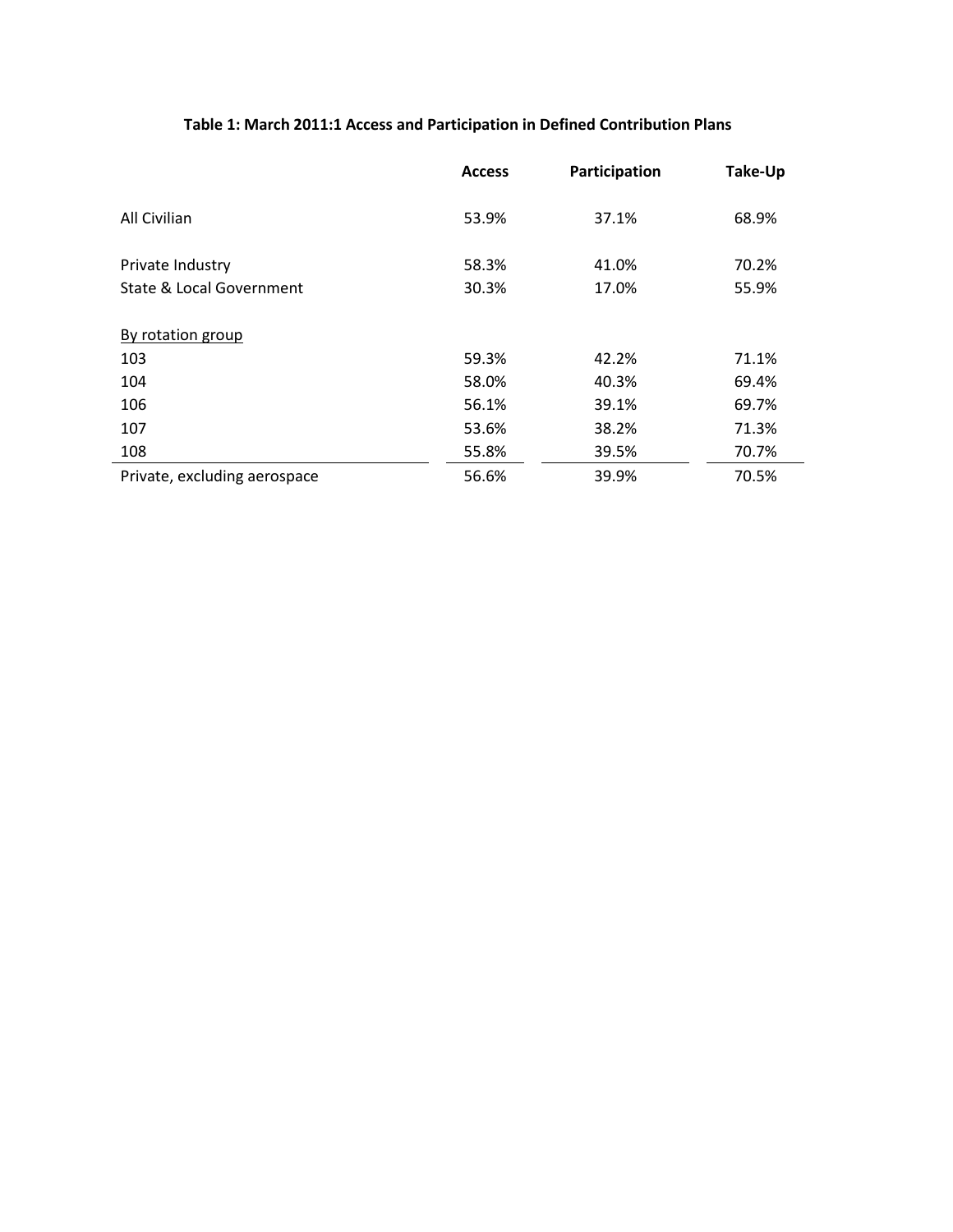## **Table 2: Rotation Group 108 Defined Contribution Access and Participation: variations in sample definition**

|                                                                                           | <b>Access</b> | <b>Participation</b> | Take-Up |
|-------------------------------------------------------------------------------------------|---------------|----------------------|---------|
| March 2011 sample and values, pre-publication data and weights                            | 55.8%         | 39.5%                | 70.7%   |
| September 2010 sample, weights and values                                                 | 55.3%         | 39.3%                | 71.1%   |
| September 2010 sample and weights, initiation period values                               | 55.7%         | 39.5%                | 71.0%   |
| September 2010 sample, initiation period values, weights benchmarked to initiation period | 55.9%         | 39.7%                | 71.0%   |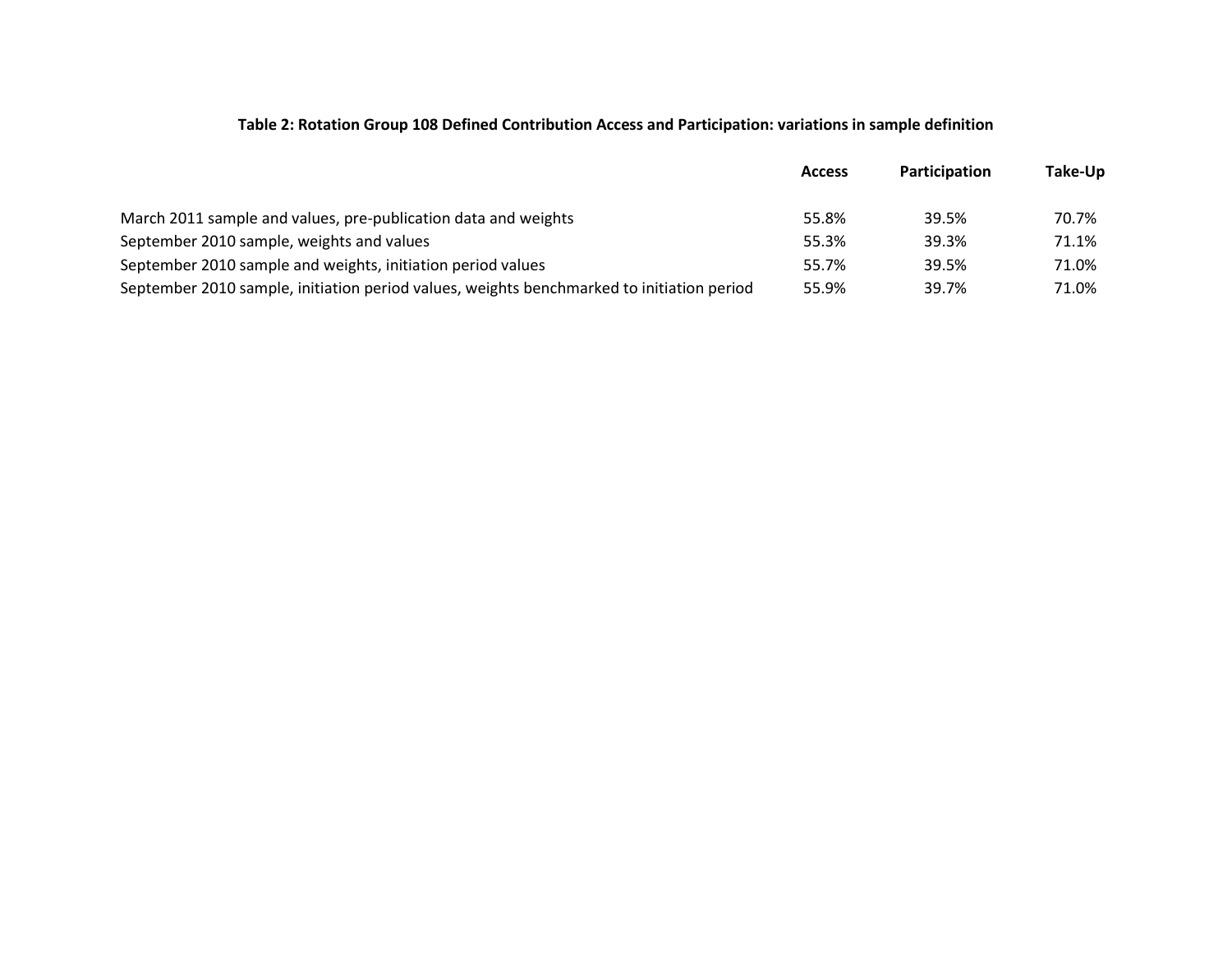|                     | Sample = all plans matching from initiation to 162 |             | Sample = all non-attritting establishment-jobs |               |             |                     |
|---------------------|----------------------------------------------------|-------------|------------------------------------------------|---------------|-------------|---------------------|
|                     |                                                    | Re-         | Initiation-                                    | Initiation-   | Re-         | <b>Job-Based</b>    |
|                     |                                                    | benchmarked | <b>Based</b>                                   | <b>Based</b>  | benchmarked | <b>Partic</b>       |
|                     | As                                                 |             |                                                |               | to 2009:3 - |                     |
| <b>Plan Type</b>    | <b>Published</b>                                   | to 2010:3   | Participation                                  | Participation | 2010:2      | <b>As Collected</b> |
|                     |                                                    |             |                                                |               |             |                     |
| Deferred Profit     |                                                    |             |                                                |               |             |                     |
| Sharing             | 24.6%                                              | 24.9%       | 25.2%                                          | 24.8%         | 24.9%       | 25.2%               |
| <b>ESOP</b>         | 3.6%                                               | 3.5%        | 3.5%                                           | 3.5%          | 3.5%        | 3.6%                |
| <b>SIMPLE</b>       | 2.4%                                               | 2.5%        | 2.7%                                           | 2.7%          | 2.6%        | 2.7%                |
| Money Purchase Plan | 18.8%                                              | 18.4%       | 18.6%                                          | 18.7%         | 18.7%       | 19.0%               |
| Other               | 0.9%                                               | 1.0%        | 1.0%                                           | 1.0%          | 1.0%        | 1.0%                |
| <b>SEP</b>          | 0.9%                                               | 1.0%        | 1.0%                                           | 0.9%          | 1.0%        | 1.0%                |
| Savings and Thrift  | 68.2%                                              | 67.6%       | 67.7%                                          | 67.4%         | 67.4%       | 68.3%               |

**Table 3: Rotation Group 108 Participation by Plan Type Among Defined Contribution Participants: Variations in Sample and Methodology**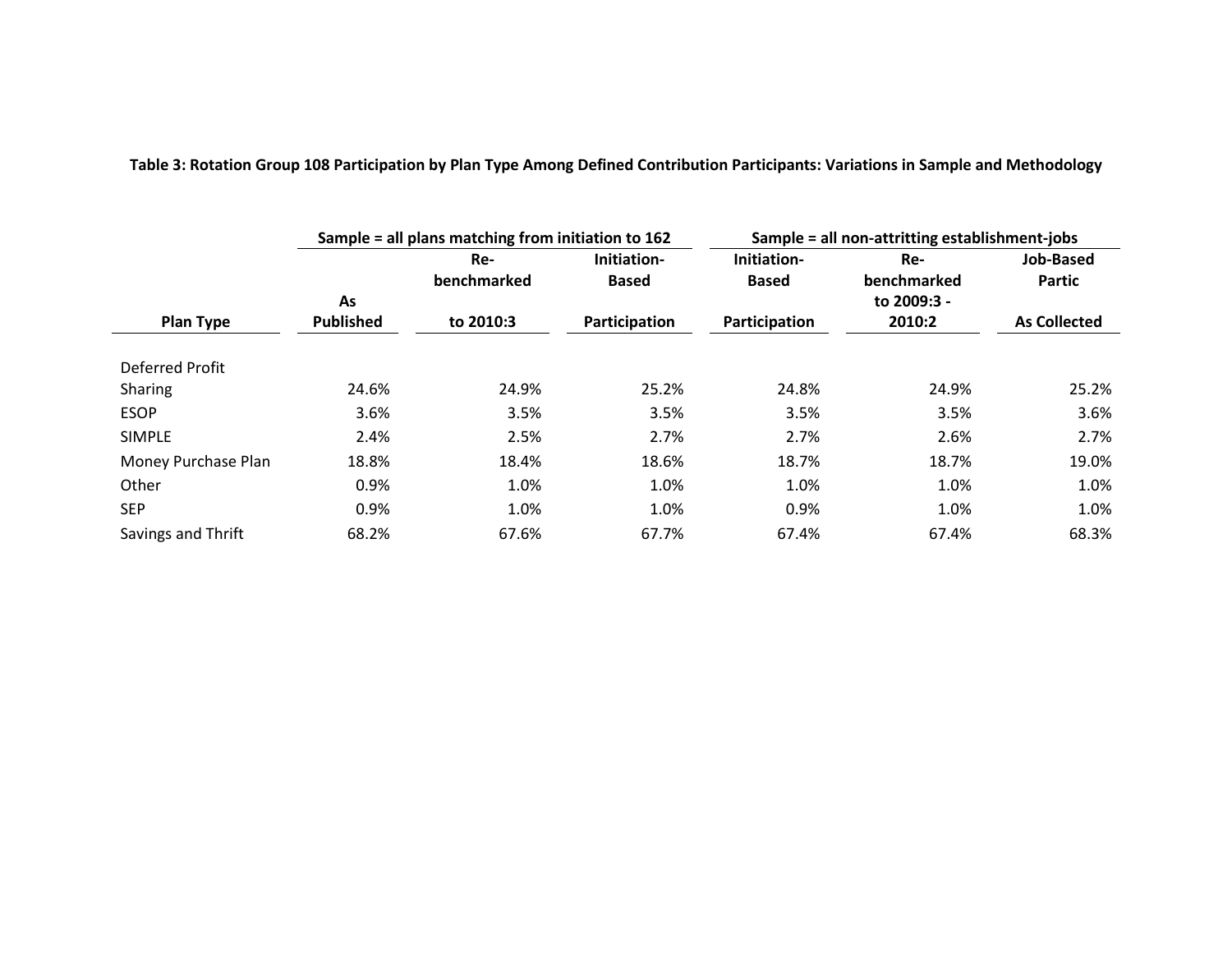## **Table 4: Defined Contribution Access, Participation and Take-Up by Plan Type, Private Industry Workers\*, 2009:3 - 2010:2**

|                          | <b>Access</b> | Participation | Take-Up |
|--------------------------|---------------|---------------|---------|
| All Defined Contribution | 55.9%         | 39.7%         | 71.0%   |
| Savings & Thrift         | 42.1%         | 27.1%         | 64.5%   |
| Money Purchase           | 9.1%          | 7.5%          | 83.1%   |
| Deferred Profit Sharing  | 11.7%         | 10.0%         | 85.2%   |
| <b>ESOP</b>              | 1.7%          | 1.4%          | 83.9%   |
| <b>SIMPLE</b>            | 2.2%          | 1.1%          | 48.7%   |
| <b>SEP</b>               | 0.5%          | 0.4%          | 70.1%   |

\* Note: aerospace industry workers are excluded.